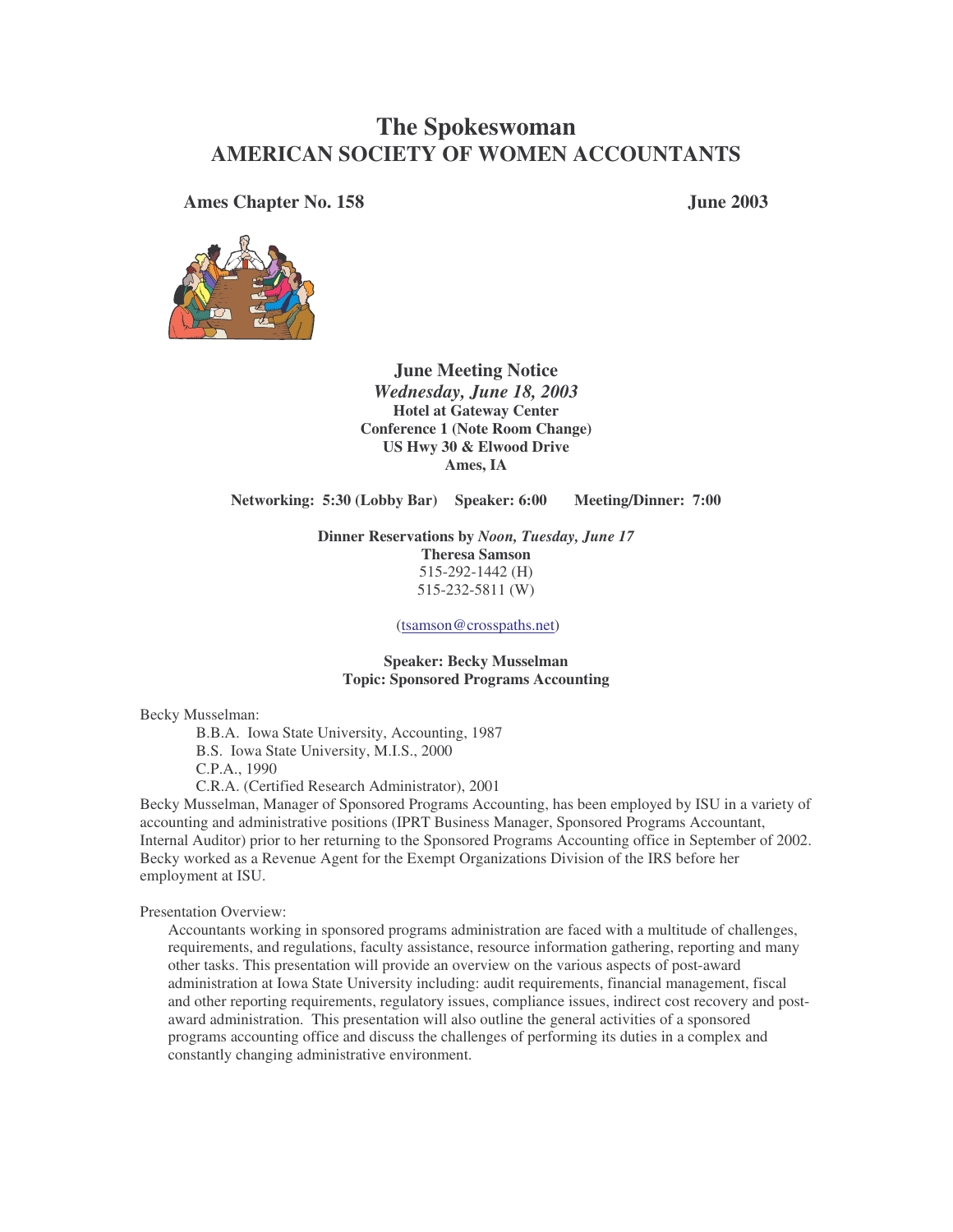

## **President's Message**

It is hard to believe it is June already and time to turn a new page for the chapter. Our chapter has a solid foundation, thanks to all the hard work of members past and present. We have a tradition of participation in (and even sponsoring) regional and national meetings. Our own Kate Mulder has extended her ASWA leadership by serving as Regional Director. We have a tradition of support for the education of future accountants and we will keep that tradition strong by awarding two scholarships at the June meeting.

Because of the hard work of our members since the chapter started, and especially in the past few years, we have strength to build on. Thanks to all of you, we have had a great year in 2002-2003. We had terrific programs, great attendance at the meetings, and we achieved the membership growth we have been working toward since we started the chapter. The tremendous increase in and solid retention of our talented and committed membership leaves us poised for an even better 2003-2004. I hope each of you has already or will be sure to renew your membership.

We have a busy meeting in June, with the presentation of our chapter scholarships and installation of officers. We will also have a guest from the National Board, Vice President Christi L. Olsen, who is a member of the Omaha Chapter, in the South Central Region. I hope to see all of you there as we celebrate our past and look to the future.

## **Membership Minutes**

## **American Society of Women Accountants**

Ames Chapter #158 Membership Meeting May 21, 2003

- **Call to Order:** The May 2003 membership meeting of the Ames Chapter #158 was called to order by Vice President Cindy Sippel at the Gateway Center in Ames on Wednesday, May 21st at 6:07 pm. Members in attendance were Karen Jacobson, Theresa Samson, Nancy Campbell, Cindy Sippel, Kate Mulder, Elisa Gibson, Kathy Strum and Kara Mikesell. A quorum of members was present.
- **Minutes:** Motion made by Nancy Campbell and seconded by Kate Mulder that the April 2003 minutes be approved as printed in the Bulletin. Motion carried.
- **Treasurer's Report:** The Treasurer's report was handed out. After discussion it was placed on file for review.

#### **Committee Reports:**

- **Membership:** Cindy Sippel has certificates for our three newest members: Amy Boggess, Dominique Bryant and Soma Mitra.
- **Program:** Theresa Sampson discussed the possibility of someone from ISU speaking on grant accounting for the June meeting.
- **Scholarship:** Nancy Campbell discussed the recommendations of the Scholarship Committee. After lengthy discussion, motion was made by Karen Jacobson, seconded by Theresa Samson, that two scholarships of \$1,000 each be awarded to Lyndsey M. Larson and Andrea Severson, both juniors at ISU. Motion carried. Nancy Campbell will send flush letters to the other applicants. The two winners will be invited to the June meeting and the scholarships presented at that time.
- **Bulletin:** No report.